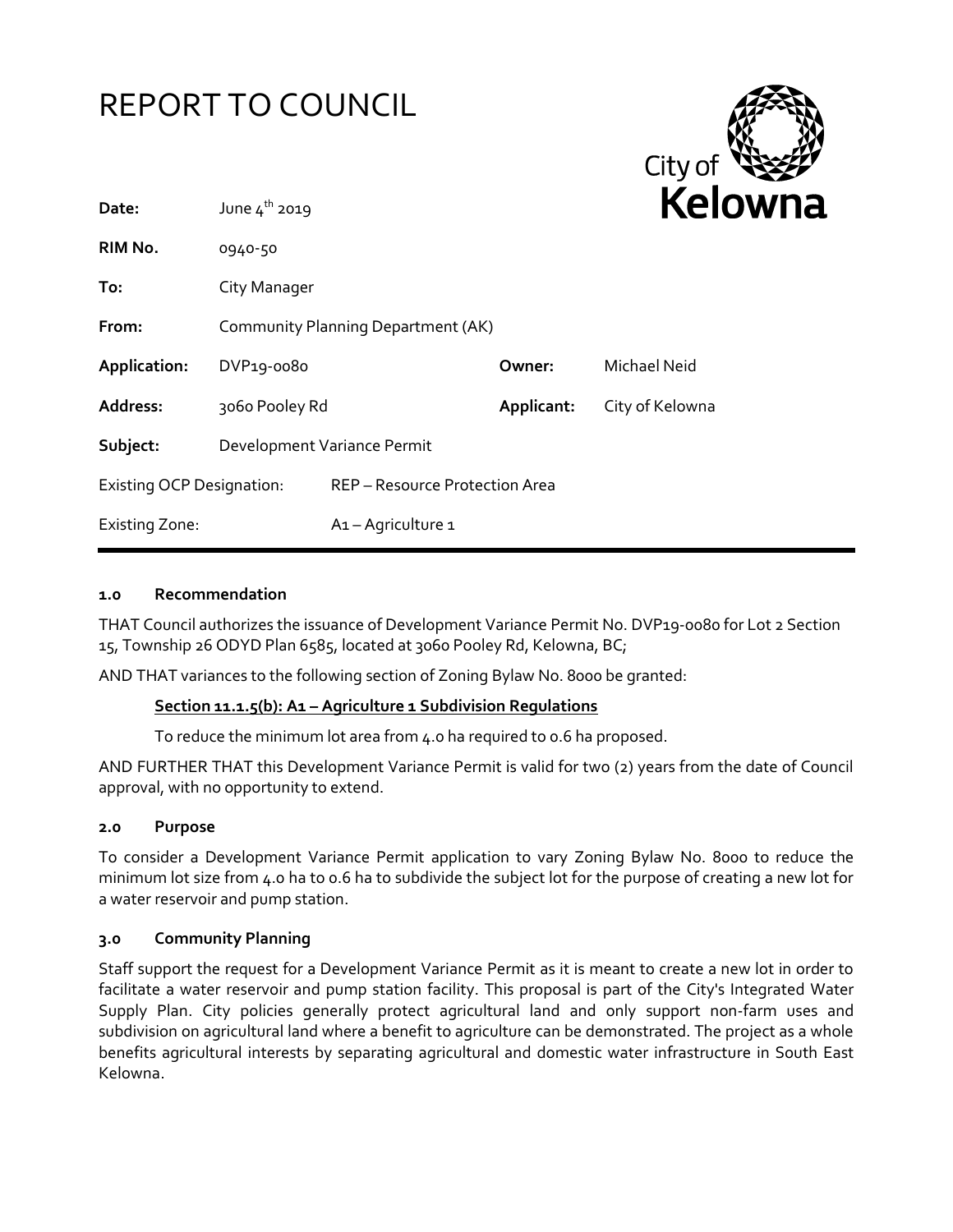The Agricultural Land Use Inventory identifies the portion of the property proposed to be subdivided for the reservoir as having limited potential for farming due to site limitations. Specifically, the site has steep slopes and part of the area was previously used for gravel extraction. The reservoir is not expected to negatively impact adjacent farm operations, including those on the subject property. The site will be used as a water reservoir and pump station in the long term and the proposed 0.6 ha lot includes sufficient space for the reservoir, parking and access without impacting any land that is currently being farmed.

# **4.0 Proposal**

# 4.1 Background

In 2018 Council supported a non-farm use and subdivision application (A17-0011) for the proposed water reservoir and pump house, the applications were sent to the Agricultural Land Commission (ALC) for consideration. The ALC also supported the non-farm use and subdivision applications. During the non-farm process it was noted that 'utility services, minor impact' is a permitted use in the A1 zone but that once the final design is determined, a Development Variance Permit may be required to address non-compliant development regulations.

### 4.2 Project Description

The subject lot is a  $4.4$  ha agricultural parcel. The property is zoned  $A_1$  – Agriculture 1. The subdivision regulations of the Zoning Bylaw for the A1 zone require a minimum lot size of 4.0 ha. The proposed utility lot is 0.6 ha. A Development Variance Permit is required to be approved by Council prior to final subdivision approval. If approved the remaining agricultural lot will have an area of approximately 3.8 ha; a Development Variance Permit is not required for this portion of the subdivision as Section 1.8 of the Zoning Bylaw Zoning Bylaw states: Where a lot is reduced in size as a result of a taking for public use by the City...the *lot and buildings and structures thereon are deemed to conform with the provisions of this Bylaw and the lot shall be considered to exist as it did prior to the taking.* 

#### 4.3 Site Context

The subject property is located at 3060 Pooley Rd and is within the Southeast Kelowna City Sector. The area is characterized primarily by other agricultural properties. The subject property is adjacent to Dall Rd and Pooley Rd. Adjacent parcels are zoned A1 and designated REP - Resource Protection Area.



# **Subject Property Map:** 3060 Pooley Rd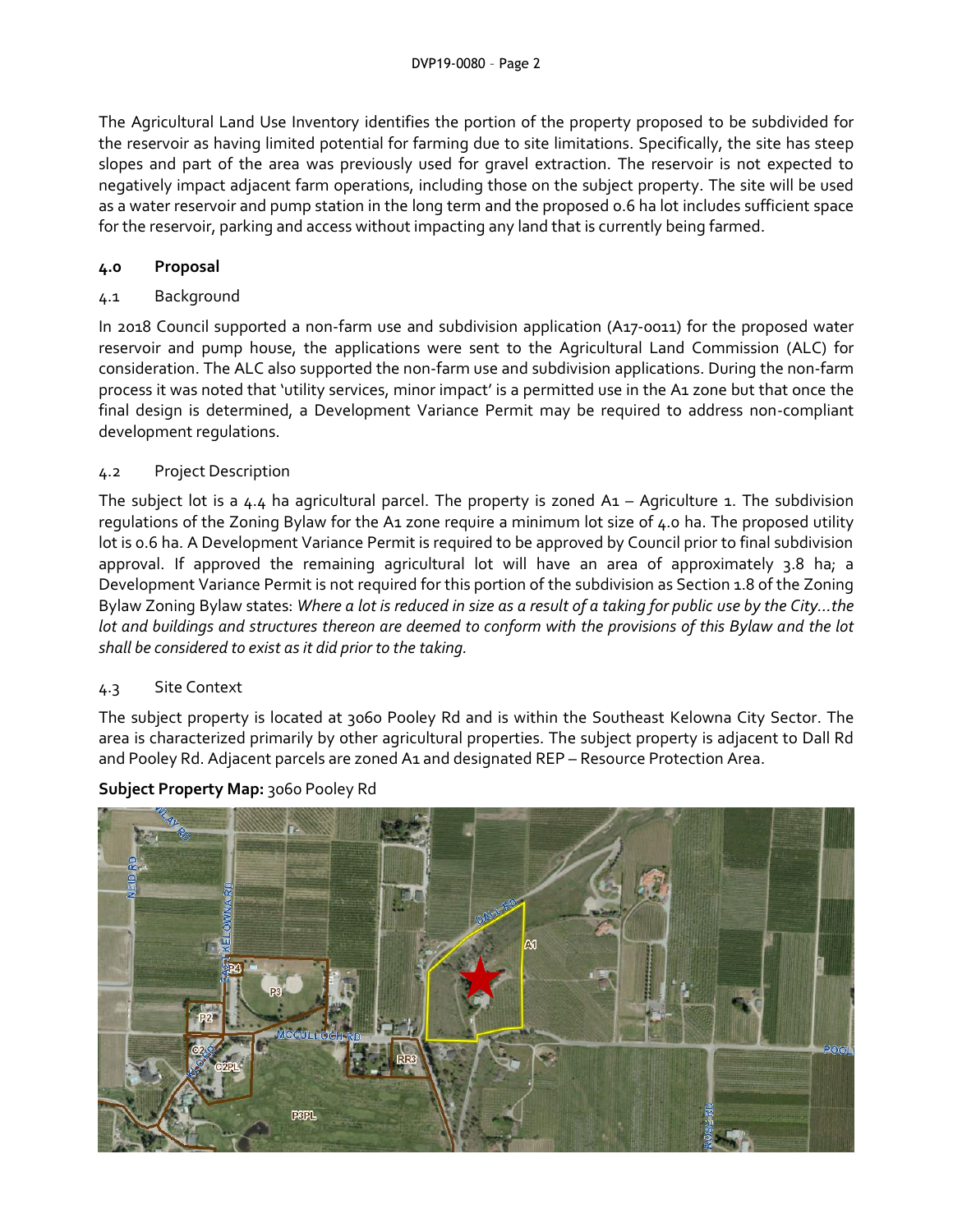#### **5.0 Current Development Policies**

#### **Kelowna Official Community Plan (OCP)**

#### *Chapter 4: Future Land Use*

#### **Resource Protection Area<sup>1</sup>**

Generally, land areas within this designation (whether they are within the permanent growth boundary or not) will not be supported for exclusion from the ALR or for more intensive development than that allowed under current zoning regulations, except in specific circumstances where the City of Kelowna will allow exceptions to satisfy civic objectives for the provision of park/recreation uses.

#### *Chapter 5: Development Process*

#### **Objective 5.33 Protect and enhance local agriculture**<sup>2</sup> .

Policy .1 Protect Agricultural Land. Retain the agricultural land base by supporting the ALR and by protecting agricultural lands from development, except as otherwise noted in the City of Kelowna Agricultural Plan. Ensure that the primary use of agricultural land is agriculture, regardless of parcel size.

Policy .3 Urban Uses. Direct urban uses to lands within the urban portion of the Permanent Growth Boundary, in the interest of reducing development and speculative pressure on agricultural lands.

Policy .7 Subdivision. Maximize potential for the use of farmland by not allowing the subdivision of agricultural land into smaller parcels (with the exception of Homesite Severances approved by the ALC) except where significant positive benefits to agriculture can be demonstrated.

#### *Chapter 7: Infrastructure*

#### **Objective 7.20 Ensure an adequate supply of high quality water.<sup>3</sup>**

Policy .1 Water Availability for Agriculture. Work with stakeholders to ensure the continued delivery of sufficient quantities of water as per best practices for water conservation to ensure continued agricultural productivity.

#### **6.0 Application Chronology**

| Date of Application Received:       | February 26, 2019 |
|-------------------------------------|-------------------|
| Date Public Consultation Completed: | April 9, 2019     |

#### **Report prepared by:** Alex Kondor, Planning Specialist

**Reviewed by:** Laura Bentley, Community Planning Supervisor

#### **Attachments:**

Schedule A: Subdivision Plan Attachment A: Draft Development Variance Permit

<sup>1</sup> <sup>1</sup> City of Kelowna 2030 Official Community Plan. Future Land Use Chapter. P. 4.2.

 $2$  City of Kelowna 2030 Official Community Plan: Development Process Chapter. P. 5.35.

 $3$  City of Kelowna 2030 Official Community Plan: Infrastructure Chapter. P. 7.12.